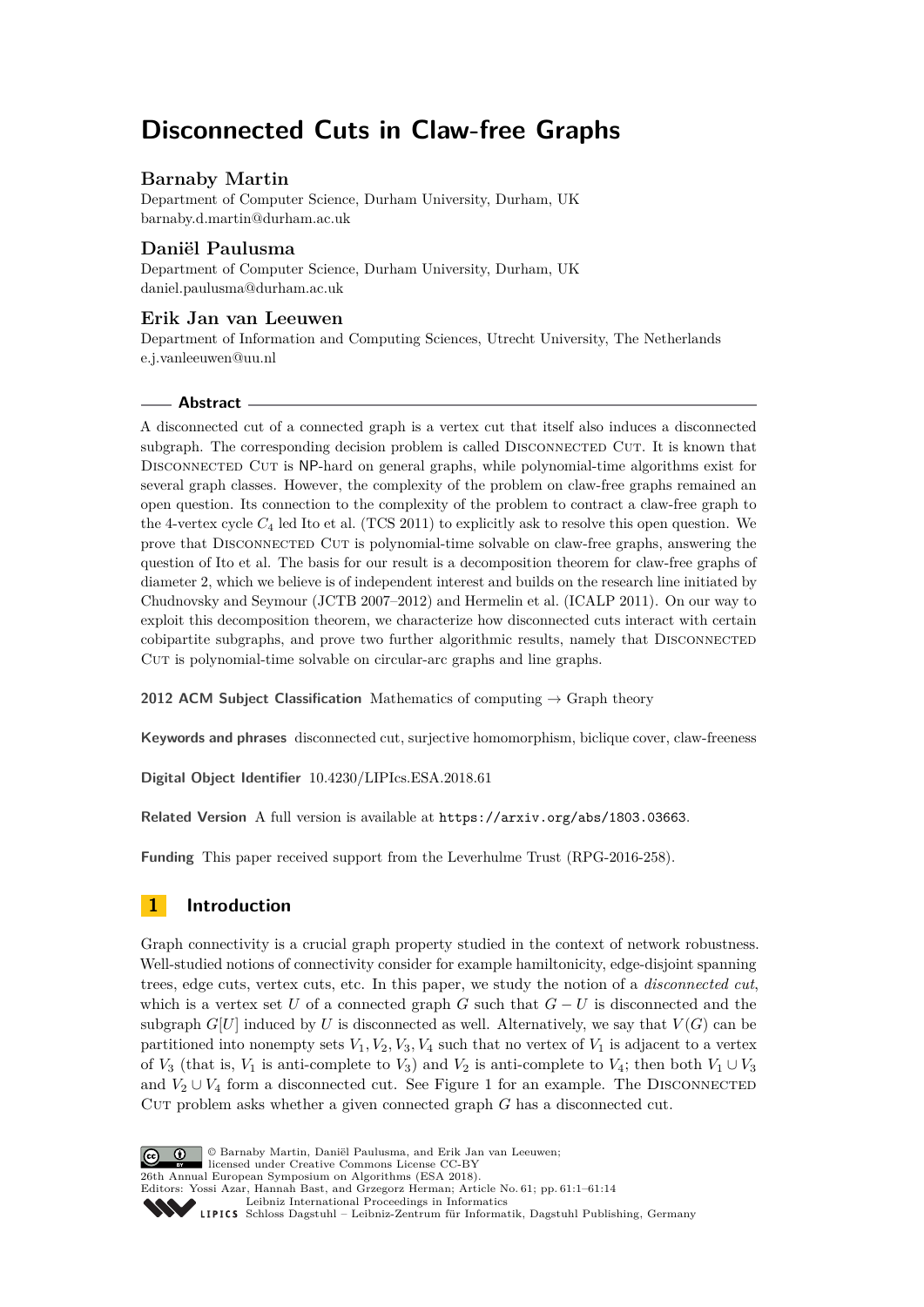

<span id="page-1-0"></span>**Figure 1** Graph with disconnected cuts  $V_1 \cup V_3$  and  $V_2 \cup V_4$  (figure originally appeared in [\[22\]](#page-13-1)).

The Disconnected Cut problem is intimately connected to at least five other problems studied in the literature. We give a brief overview here, and refer to the related work section for more details. The name DISCONNECTED CUT originates from Fleischner et al. [\[15\]](#page-12-0), who determined the complexity of partitioning the vertices of a graph into exactly *k bicliques* (complete bipartite graphs with at least one edge), except for the case  $k = 2$ . For  $k = 2$ , this problem is polynomially equivalent to DISCONNECTED CUT (by taking the complement of the input graph). The DISCONNECTED CUT problem can also be seen as an *H*-Partition problem for appropriately defined 4-vertex graphs *H*. Dantas et al. [\[8\]](#page-12-1) proved that *H*-Partition is polynomial-time solvable for each 4-vertex graph *H* except for the two cases equivalent to DISCONNECTED CUT. If the input graph has diameter 2, then DISCONNECTED CUT is equivalent to  $C_4$ -COMPACTION [\[15\]](#page-12-0), which asks for a homomorphism  $f$ from a graph  $G$  to the graph  $C_4$  (the 4-vertex-cycle with a self-loop in each vertex) such that for every  $xy \in E(H)$  with  $x \neq y$  there is an edge  $uv \in E(G)$  with  $f(u) = x$  and  $f(v) = y$ . The diameter-2 case is also equivalent to testing if a graph can be modified to a biclique by a series of edge contractions [\[22\]](#page-13-1). The restriction to graphs of diameter 2 is natural, as every graph of diameter 1 has no disconnected and every graph of diameter at least 3 has a disconnected cut [\[15\]](#page-12-0). Finally, Disconnected Cut fits in the broad study of vertex cut problems with extra properties on the cut set; see [\[23\]](#page-13-2) for an overview.

The above demonstrates that DISCONNECTED CUT is of central importance to understanding many different types of problems, ranging from cut problems to homomorphism and graph contractibility problems. Therefore, there has been broad interest to determine its computational complexity. Indeed, numerous papers [\[6,](#page-12-2) [8,](#page-12-1) [9,](#page-12-3) [10,](#page-12-4) [15,](#page-12-0) [21,](#page-13-3) [22,](#page-13-1) [28\]](#page-13-4) asked about its complexity on general graphs. NP-completeness was proven independently in [\[26\]](#page-13-5) and by Vikas, as announced in [\[30\]](#page-13-6). The strong interest in DISCONNECTED CUT also led to a study on graph classes. We know polynomial-time algorithms for many classes [\[6,](#page-12-2) [9,](#page-12-3) [15,](#page-12-0) [22\]](#page-13-1), particularly for certain classes of *H*-free graphs (graphs without a fixed graph *H* as an induced subgraph). However, even for several simple graphs *H*, the complexity landscape of DISCONNECTED CUT still contains gaps. Indeed, even for four-vertex graphs *H*, we show (in the full version of our paper) that one open case remains, namely the case  $H = K_4$ . To prove this result, we need to deal with one non-trivial case, namely, when  $H = K_{1,3}$  (the claw).

Our interest in DISCONNECTED CUT on claw-free graphs is heightened by the close relation of this problem to  $C_r$ -CONTRACTIBILITY, which is to decide if a graph  $G$  contains the *r*-vertex cycle  $C_r$  as a contraction. This problem is NP-complete if  $r \geq 4$  [\[3\]](#page-12-5) and stays NP-complete for claw-free graphs as long as  $r \geq 6$  [\[14\]](#page-12-6). The case  $r \leq 3$  is polynomial-time solvable even for general graphs [\[3\]](#page-12-5). Hence, for claw-free graphs this leaves open the cases where  $r \in \{4, 5\}$ . Ito et al. [\[22\]](#page-13-1) showed that  $C_4$ -CONTRACTIBILITY on claw-free graphs of diameter 2 is equivalent to DISCONNECTED CUT. As DISCONNECTED CUT is trivial if the input graph does not have diameter 2, this led Ito et al. [\[22\]](#page-13-1) to explicitly ask the following:

*What is the computational complexity of DISCONNECTED CUT on claw-free graphs?*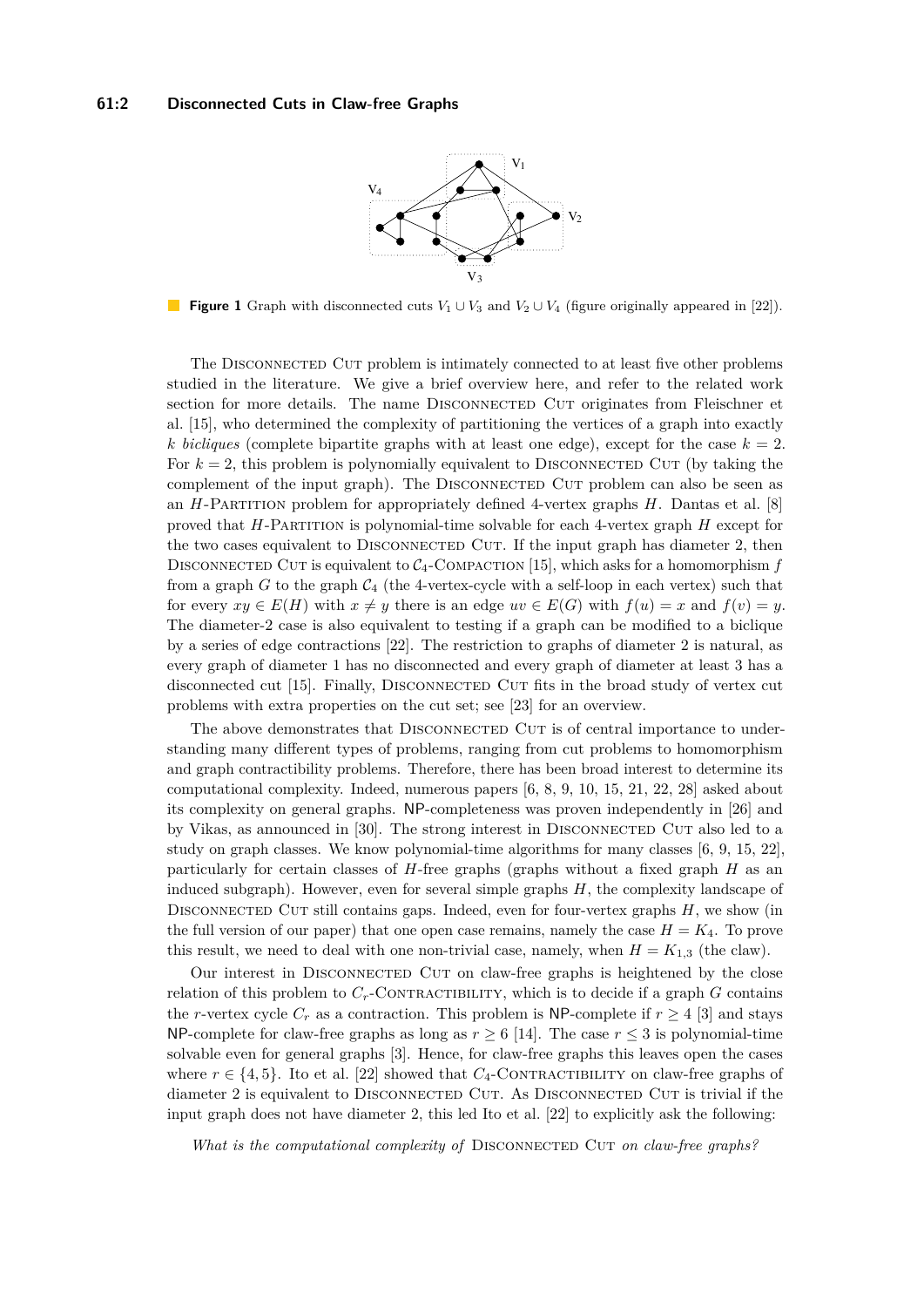**Our Contribution.** We answer the open question of Ito et al. [\[22\]](#page-13-1) by giving a polynomialtime algorithm for Disconnected Cut on claw-free graphs (which also finds a disconnected cut if it exists). This immediately implies that  $C_4$ -COMPACTION and  $C_4$ -CONTRACTIBILITY are polynomial-solvable on claw-free graphs of diameter 2. As claw-free graphs are not closed under edge contraction, the latter is certainly not expected beforehand.

We start with the basic observation that DISCONNECTED CUT is trivial if the graph does not have diameter 2 [\[15\]](#page-12-0). Hence, we aim for a deeper understanding of claw-free graphs of diameter 2. To this end, we give a new graph-theoretic theorem that proves that claw-free graphs of diameter 2 belong to one of four basic graph classes after performing two types of elementary operations. The theorem builds on one of the algorithmic decomposition theorems for claw-free graphs developed by Hermelin et al. [\[19,](#page-13-7) [20\]](#page-13-8), and relies on the pioneering works of Chudnovsky and Seymour [\[5\]](#page-12-7). Several other algorithmic decomposition theorems for claw-free graphs have been built on the ideas of Chudnovsky and Seymour, see e.g. [\[11,](#page-12-8) [24\]](#page-13-9), which jointly have had a broad impact on our algorithmic understanding of claw-free graphs (see [\[19\]](#page-13-7) for an overview or  $[2]$ . Our structural theorem and resulting algorithm for DISCONNECTED CUT expand this line of research.

The crux of the proof of our structural theorem is to exploit the extra structure offered by claw-free graphs of diameter 2 to show that the so-called strip-structures, which are central to the aforementioned decomposition theorems, only contain trivial strips. An important ingredient in the proof is to exclude not only twins (vertices  $u, v$  for which  $N[u] = N[v]$ ), but also vertices with nested neighbourhoods (vertices *u* for which there exists a vertex *v* such that  $N(u) \setminus \{v\} \subseteq N(v) \setminus \{u\}$ . Using this operation, one can simplify the decomposition theorem of [\[19\]](#page-13-7), and we think this observation may have an impact beyond this work.

Using the structural theorem, DISCONNECTED CUT on claw-free graphs reduces to understanding its behavior under the elementary operations and on the basic graph classes. The crucial elementary operation is to remove certain cobipartite structures known as Wjoins [\[5\]](#page-12-7). We develop the notion of unshatterable proper W-joins, which are essentially W-joins that cannot be broken into smaller W-joins, and exhibit how unshatterable proper W-joins interact with disconnected cuts. We then show that unshatterable proper W-joins can be removed from the graph by a simple operation. We complete our arguments by proving that all W-joins in the graph must be in fact be unshatterable proper W-joins, and that we can find unshatterable proper W-joins in polynomial time.

The main basic graph classes in the structural theorem are line graphs and proper circular-arc graphs. Prior to our work, the complexity of Disconnected Cut was unknown for these classes as well. We present a polynomial-time algorithm for line graphs and even for general circular-arcs graphs (not only proper circular-arcs). Both algorithms rely on the existence of a small induced cycle passing through a disconnected cut in a highly structured manner. In addition, for line graphs, we prove that the pre-image of the line graph is  $2P_2$ -free, and thus has diameter at most 3. The hardest part of the proof is then to prove that if the pre-image has diameter exactly 3, then the line graph has no disconnected cut.

**Related Work.** As mentioned, the name DISCONNECTED CUT stems from Fleischner et al. [\[15\]](#page-12-0), who studied how to partition the vertices of a graph into exactly *k* bicliques, where DISCONNECTED CUT is equivalent to the case  $k = 2$ . However, DISCONNECTED CUT originates from *H*-partitions, introduced in [\[8\]](#page-12-1). A model graph *H* on vertices  $h_1, \ldots, h_k$  has solid and dotted edges. An *H-partition* of a graph *G* is a partition of  $V(G)$  into  $|V(H)|$ *nonempty* sets  $V_1, \ldots, V_k$  such that for every pair of vertices  $u \in V_i$  and  $v \in V_j$ : if  $h_i h_j$  is a solid edge of  $E(H)$ , then  $uv \in E(G)$ ; and if  $h_i h_j$  is a dotted edge of  $E(H)$ , then  $uv \notin E(G)$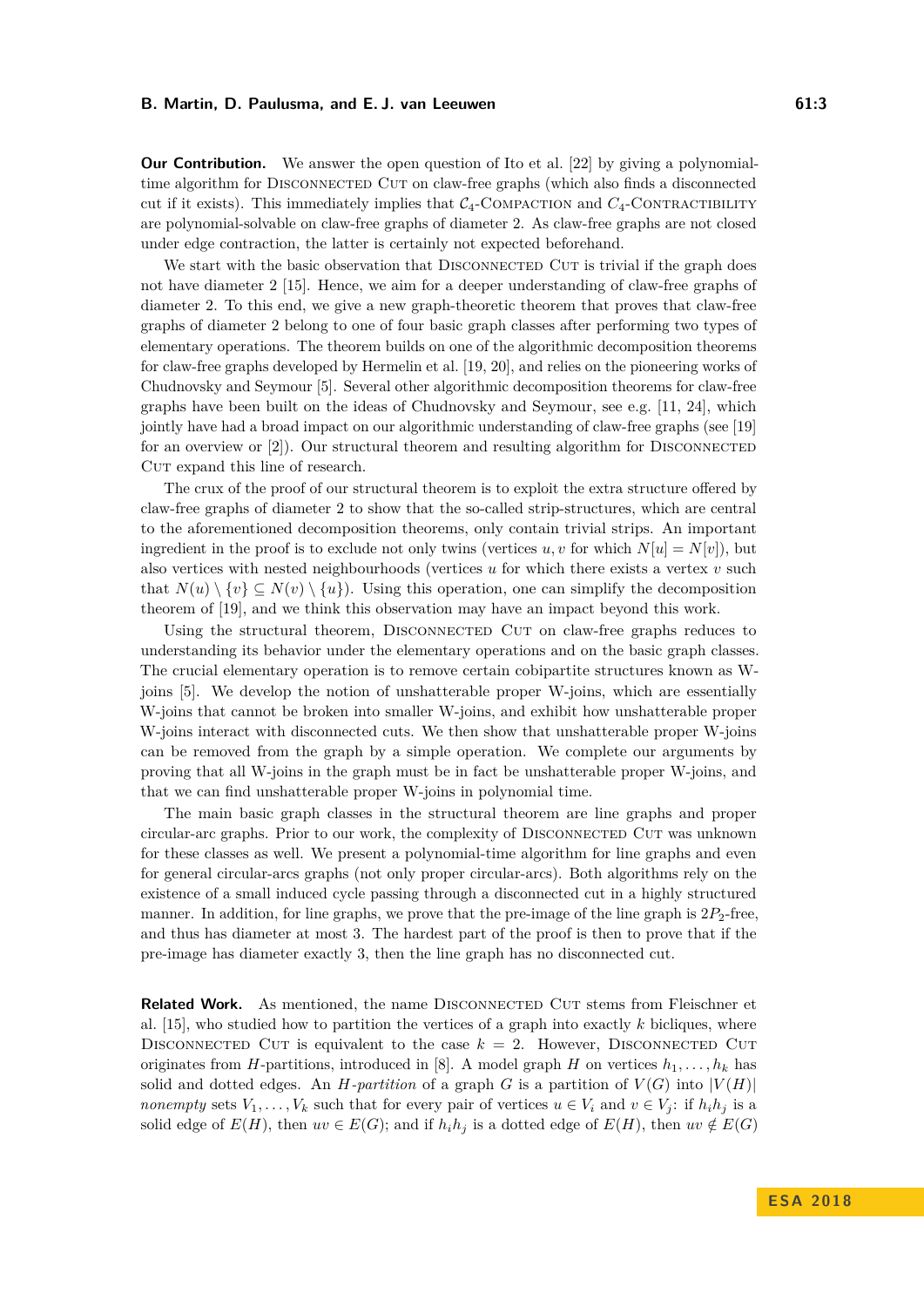(if  $h_i h_j \notin E(H)$ , then  $uv \in E(G)$  or  $uv \notin E(G)$  are both allowed). The corresponding decision problem is called *H*-Partition. Dantas et al. [\[8\]](#page-12-1) proved that *H*-Partition is polynomial-time solvable for every 4-vertex model graph  $H$  except  $H = 2K_2$ , which has solid edges  $h_1h_3$ ,  $h_2h_4$  and no dotted edges, and  $H = 2S_2$ , which has dotted edges  $h_1h_3$ ,  $h_2h_4$ and no solid edges. These two cases are polynomial-time equivalent to DISCONNECTED CUT. Hence, we now know that, as a matter of exception, *H*-PARTITION is NP-complete if  $H \in \{2K_2, 2S_2\}$  [\[26\]](#page-13-5).

We can encode a model graph *H* as a matrix *M* in which every entry is either 0 (dotted edge), 1 (solid edge) or  $*$  (no restriction). If we allow sets  $V_i$  in a solution for *H*-PARTITION to be empty, then we obtain the *M*-PARTITION problem, introduced by Feder et al. [\[13\]](#page-12-10). This well-known problem generalizes many classical problems involving vertex cuts and partitions, including *k*-Colouring and *H*-Colouring; see also [\[18\]](#page-13-10). An even more general variant is to give every vertex *u* a list  $L(u) \subseteq \{1, \ldots, k\}$  and to search for a solution, in which each vertex *u* may only belong to a set  $V_i$  with  $i \in L(u)$ . This yields the LIST M-PARTITION problem, which includes well-known cases, such as the STUBBORN problem, which turned out to be polynomial-time solvable [\[7\]](#page-12-11), in contrast to DISCONNECTED CUT. A homomorphism *f* from *G* to *H* is a *retraction* if *G* contains *H* as an induced subgraph and  $f(u) = u$  for every  $u \in V(H)$ . The corresponding decision version is called *H*-RETRACTION. Let  $\mathcal{C}_4$  be the 4-cycle with a self-loop in each vertex. Then  $C_4$ -RETRACTION is a special case of LIST 2*S*<sub>2</sub>-PARTITION where the input graph contains a cycle on four specified vertices  $v_1, \ldots, v_4$ with  $L(v_i) = \{i\}$  for  $i = 1, ..., 4$  and  $L(v) = \{1, 2, 3, 4\}$  for  $v \notin \{v_1, ..., v_4\}$ . This problem is a generalization of DISCONNECTED CUT. Feder and Hell  $[12]$  proved that  $C_4$ -RETRACTION is NP-complete. Hence, LIST  $2S_2$ -PARTITION and LIST  $2K_2$ -PARTITION are NP-complete. Note that this result is also implied by the NP-completeness of  $2K_2$ -PARTITION [\[26\]](#page-13-5).

Vikas [\[29\]](#page-13-11) solved an open problem of Winkler (see [\[13,](#page-12-10) [29\]](#page-13-11)) by proving NP-completeness of  $C_4$ -COMPACTION, the variant of the  $2S_2$ -PARTITION problem with the extra constraint that there must be at least one edge  $u_i u_j$  with  $u_i \in V_i$  and  $u_{i+1} \in V_{i+1}$  for  $i = 1, \ldots, 4$  (where  $V_5 = V_1$ ). Generally, a homomorphism *f* from a graph *G* to a graph *H* is a *compaction* if *f* is edge-surjective, i.e., for every  $xy \in E(H)$  with  $x \neq y$  there is an edge  $uv \in E(G)$  with  $f(u) = x$ and  $f(v) = y$ . The corresponding decision problem is called *H*-COMPACTION. If  $H = C<sub>4</sub>$ , then the problem is equivalent to DISCONNECTED CUT when restricted to graphs of diameter 2 [\[15\]](#page-12-0). Hence,  $C_4$ -Compaction is NP-complete for graphs of diameter 2 [\[26\]](#page-13-5) (the result of [\[29\]](#page-13-11) holds for graphs of diameter at least 3). Similarly, a homomorphism *f* from a graph *G* to a graph *H* is *(vertex-)surjective* if for every  $x \in V(H)$  there is a vertex  $u \in V(G)$  such that  $f(u) = x$ . The decision problem is called SURJECTIVE *H*-COLOURING (or *H*-VERTEX COMPACTION, or SURJECTIVE *H*-HOMOMORPHISM) and is equivalent to DISCONNECTED CUT if  $H = C_4$ . The complexity classifications of *H*-Compaction and Surjective *H*-Colouring are wide open despite many partial results; see [\[1\]](#page-12-13) for a survey and [\[16\]](#page-12-14) for a more recent overview focussing on SURJECTIVE *H*-COLOURING.

## **2 Preliminaries and Basic Results**

In the remainder of our paper, graphs are finite, undirected, and have neither multiple edges nor self-loops unless explicitly stated otherwise. Let  $G = (V, E)$  be a graph. For a set  $S \subseteq V$ ,  $G[S]$  is the subgraph of *G* induced by *S*. We say that *S* is *connected* if  $G[S]$  is connected. We write  $G - S = G[V \setminus S]$ , and if  $S = \{u\}$ , we write  $G - u$  instead. For a vertex  $u \in V$ , let  $N(u) = \{v \mid uv \in E\}$  be the neighbourhood of *u* and  $N[u] = N(u) \cup \{u\}$ . The *complement*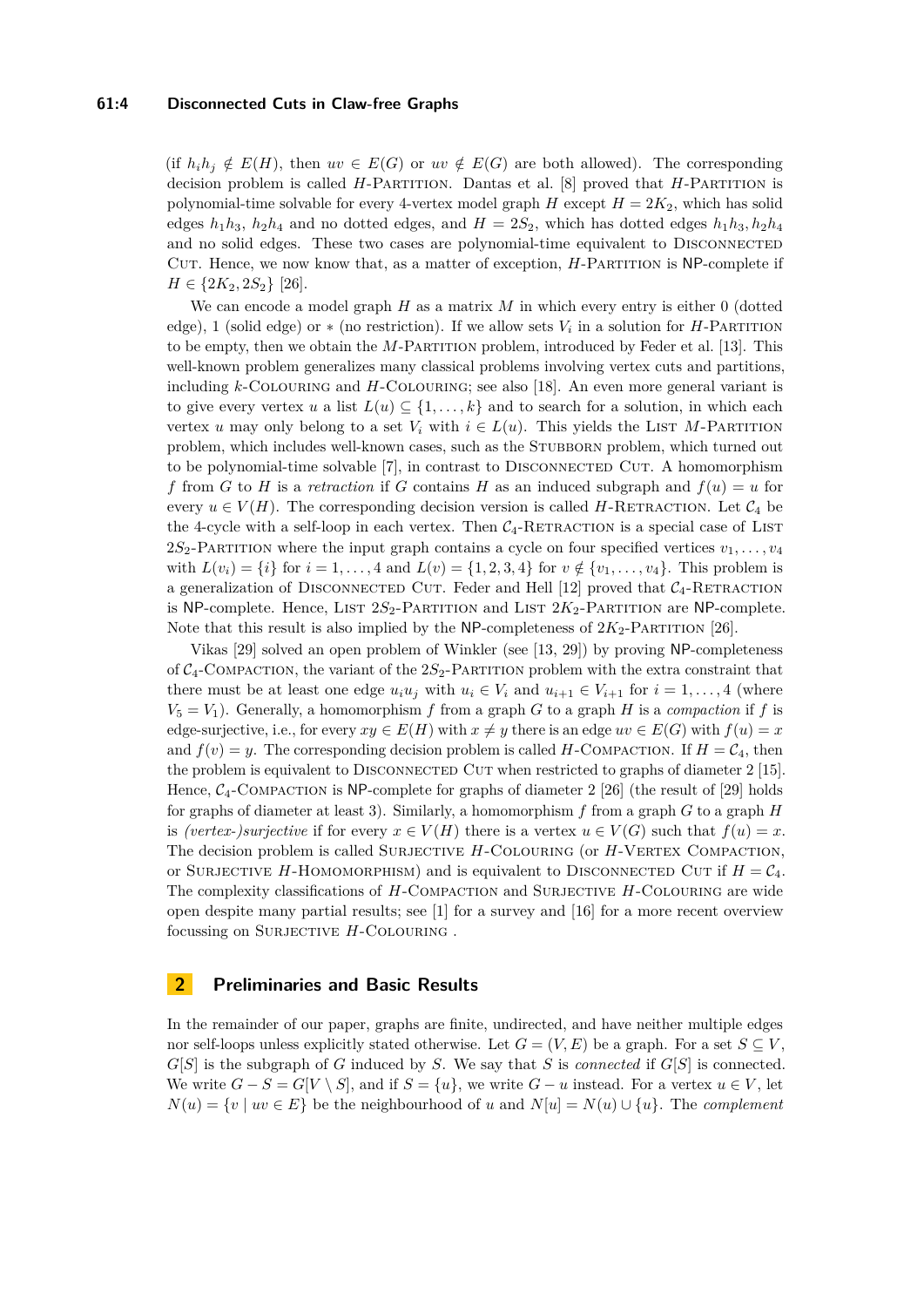$\overline{G}$  of *G* has vertex set *V* and edge set  $\{uv \mid uv \notin E\}$ . The *distance*  $d_G(u, v)$  between vertices *u* and *v* of *G* is the number of edges in a shortest path between them. The *diameter* of *G* is equal to max $\{d_G(u, v) \mid u, v \in V\}$ . The following lemma was observed by Fleischner et al.

<span id="page-4-1"></span> $\blacktriangleright$  **Lemma 1** ([\[15\]](#page-12-0)). If a graph *G* has diameter 1, then *G* has no disconnected cut. If a graph *G has diameter at least* 3*, then G has a disconnected cut, which can be found in linear time.*

A subset  $D \subseteq V$  is a *dominating* set of a graph  $G = (V, E)$  if every vertex of  $V \setminus D$  is adjacent to at least one vertex of *D*. If  $D = \{u\}$ , then *u* is a *dominating* vertex of *G*. A vertex  $u \in V$  has a *disconnected neighbourhood* if  $N(u)$  induces a disconnected graph.

<span id="page-4-2"></span>I **Lemma 2.** *If a graph G contains a dominating vertex, then G has no disconnected cut.*

<span id="page-4-3"></span>I **Lemma 3** (proof omitted)**.** *If a graph G contains a non-dominating vertex u with a disconnected neighbourhood, then G has a disconnected cut.*

Two disjoint vertex sets *S* and *T* in a graph  $G = (V, E)$  are *complete* to each other if there is an edge between every vertex of *S* and every vertex of *T*, and *S* and *T* are *anticomplete* to each other if there is no edge between a vertex of *S* and a vertex of *T*. Recall that *G* has a *disconnected cut* if *V* can be partitioned into four nonempty sets  $V_1$ ,  $V_2$ ,  $V_3$ ,  $V_4$ , such that  $V_1$  is anticomplete to  $V_3$  and  $V_2$  is anticomplete to  $V_4$ . We say that  $V_1, V_2, V_3, V_4$  form a *disconnected partition* of *G*.

<span id="page-4-0"></span> $\blacktriangleright$  **Lemma 4.** Let  $V_1$ ,  $V_2$ ,  $V_3$ ,  $V_4$  be a disconnected partition of a graph G of diameter 2. Then *G* has an induced cycle *C* with  $4 \leq |V(C)| \leq 5$  such that  $V(C) \cap V_i \neq \emptyset$  for  $i = 1, \ldots, 4$ .

**Proof.** Let  $u_1 \in V_1$  and  $u_3 \in V_3$ . As *G* has diameter 2, there exists a vertex  $u_2$  in  $V_2$  or  $V_4$ , say  $V_2$ , such that  $u_2$  is adjacent to  $u_1$  and to  $u_3$ . Let  $u_4 \in V_4$ . As *G* has diameter 2, there exists a vertex  $u'_1$  in  $V_1$  or  $V_3$ , say  $V_1$ , such that  $u'_1$  is adjacent to  $u_2$  and  $u_4$ . If  $u_3$  and  $u_4$  are adjacent, then we can take as  $C$  the cycle on vertices  $u'_1, u_2, u_3, u_4$  in that order. Otherwise, as *G* has diameter 2, there exists a vertex  $w \in V_3 \cup V_4$ , such that *w* is adjacent to  $u_3$  and to  $u_4$ . In that case we can take as *C* the cycle on vertices  $u'_1$ ,  $u_2$ ,  $u_3$ ,  $w$ ,  $u_4$ .

Two adjacent vertices *u* and *v* of graph  $G = (V, E)$  have a *nested neighbourhood* if  $N(u)\setminus \{v\} \subseteq N(v)\setminus \{u\}$  or  $N(v)\setminus \{u\} \subseteq N(u)\setminus \{v\}$ . We say that *G* has *distinct neighbourhoods* if *G* has no two vertices that have nested neighbourhoods.

<span id="page-4-5"></span>I **Lemma 5** (proof omitted)**.** *Let G be a graph of diameter* 2 *that contains two vertices u and v* such that  $N(u) \setminus \{v\} \subseteq N(v) \setminus \{u\}$ . Then *G* has a disconnected cut if and only if  $G - u$ *has a disconnected cut. Moreover, G* − *u has diameter at most* 2*.*

A pair of vertices *u* and *v* of a graph  $G = (V, E)$  is a *universal pair* if  $\{u, v\}$  is a dominating set and there exist distinct vertices *x* and *y* in  $V \setminus \{u, v\}$ , such that  $x \in N(u)$ and  $y \in N(v)$ ; note that this implies that  $|V| \geq 4$  and  $u, v$  have at least one neighbour in  $V - \{u, v\}$ . Let *H* be a graph. Then *G* is *H*-free if *G* contains no induced subgraph isomorphic to  $H$ . The *disjoint union*  $G + H$  of two vertex-disjoint graphs  $G$  and  $H$  is the graph  $(V(G) \cup V(H), E(G) \cup E(H))$ . The disjoint union of *r* copies of a graph *G* is denoted by  $rG$ . The graphs  $C_r$  and  $P_r$  denote the cycle and path on  $r$  vertices, respectively. The graph  $K_r$  denotes the complete graph on *r* vertices. The *independence number*  $\alpha(G)$  of a graph *G* is the largest *k* such that *G* contains an induced subgraph isomorphic to  $kP_1$ .

<span id="page-4-4"></span>**Lemma 6** ([\[6\]](#page-12-2)). A 2 $P_2$ -free graph has a disconnected cut if and only if its complement has *a universal pair.*

**E S A 2 0 1 8**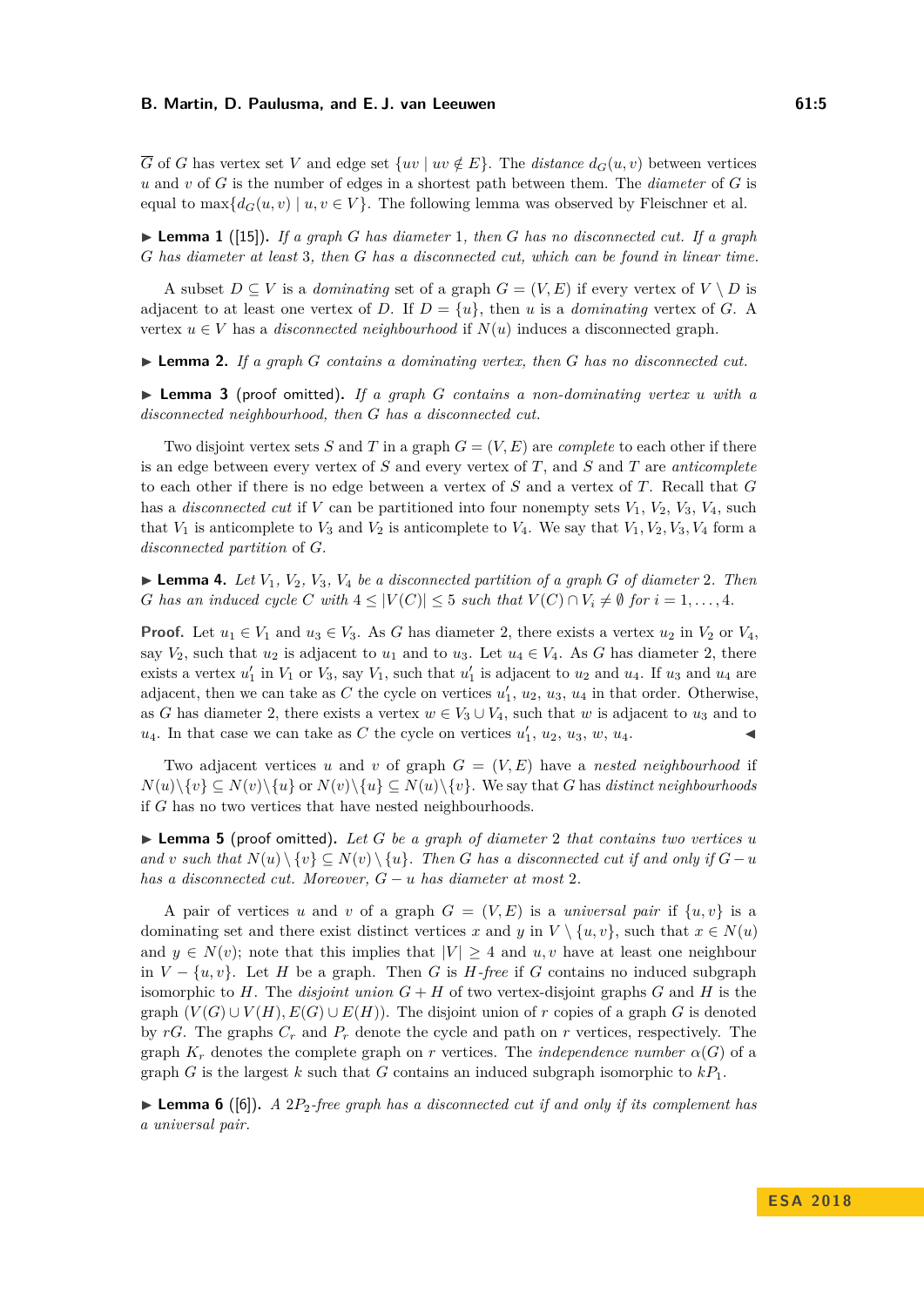#### **61:6 Disconnected Cuts in Claw-free Graphs**

## <span id="page-5-2"></span>**Example 7** ([\[9\]](#page-12-3)). DISCONNECTED CUT *is*  $O(n^3)$ -time solvable for  $4P_1$ -free graphs.

The graph  $(\{u, v_1, v_2, v_2\}, \{uv_1, uv_2, uv_3\})$  is the *claw*  $K_{1,3}$ . A graph is *cobipartite* if it is the complement of a bipartite graph. The *line graph* of a graph *G* with edges  $e_1, \ldots, e_p$  is the graph  $L(G)$  with vertices  $u_1, \ldots, u_p$  such that there is an edge between any two vertices  $u_i$  and  $u_j$  if and only if  $e_i$  and  $e_j$  have a common endpoint in *G*. Note that every line graph is claw-free. We call *G* the *preimage* of  $L(G)$ . Every connected line graph except  $K_3$  has a unique preimage [\[17\]](#page-12-15). A *circular-arc graph* is a graph that has a representation in which each vertex corresponds to an arc of a circle, such that two vertices are adjacent if and only if their corresponding arcs intersect. An *interval graph* is a graph that has representation in which each vertex corresponds to an interval of the line, such that two vertices are adjacent if and only if their corresponding intervals intersect. Note that circular-arc graphs generalize interval graphs. A circular-arc or interval graph is *proper* if it has a representation where the arcs respectively intervals are such that no one is contained in another.

## **3 Circular-Arc Graphs**

In this section we prove that DISCONNECTED CUT is polynomial-time solvable for circular-arc graphs. This result is known already for interval graphs, as it follows from the result that DISCONNECTED CUT is polynomial-time solvable for the class of chordal graphs [\[22\]](#page-13-1), which contains the class of interval graphs. In fact, we have an  $O(n^2)$ -time algorithm for interval graphs. Due to Lemma [4](#page-4-0) and the fact that interval graphs are chordal, no interval graph of diameter 2 has a disconnected cut. Consequently, an interval graph has a disconnected cut if and only if its diameter is at least 3 due to Lemma [1.](#page-4-1) To show that DISCONNECTED CUT is polynomial-time solvable for circular-arc graphs requires significant additional work.

Let *G* be a circular-arc graph. For each vertex  $u \in V(G)$  we can associate an arc  $[l_u, r_u]$ where we say that  $l_u$  is the clockwise left endpoint of *u* and  $r_u$  is the clockwise right endpoint of *u*. We may assume that all left and right endpoints of the vertices of *G* are unique.

<span id="page-5-1"></span>I **Lemma 8** ([\[27\]](#page-13-12))**.** *A circular-arc graph G on n vertices and m edges can be recognized in*  $O(n+m)$  *time. In the same time, a representation of G can be constructed with distinct arc endpoints that are clockwise enumerated as* 1*, . . . ,* 2*n.*

For the main result in the section we need the following lemma (proof omitted).

<span id="page-5-0"></span>I **Lemma 9.** *Let G be a circular-arc graph of diameter* 2 *with a disconnected cut. Then G has a disconnected partition*  $V_1$ ,  $V_2$ ,  $V_3$ ,  $V_4$  *such that each*  $V_i$  *is connected.* 

<span id="page-5-3"></span>**Theorem 10.** DISCONNECTED CUT *is*  $O(n^2)$ -time solvable for circular-arc graphs.

**Proof Sketch.** Let  $G = (V, E)$  be a circular-arc graph on *n* vertices. We will either find a disconnected cut or conclude that *G* has no disconnected cut. We compute the diameter of *G* in  $O(n^2)$  time, say by using the (more general)  $O(n^2)$ -time algorithm of [\[4\]](#page-12-16). By Lemma [1,](#page-4-1) we may assume that *G* has diameter 2. Lemma [9](#page-5-0) tells us that if *G* has a disconnected cut, then *G* has a disconnected partition  $V_1$ ,  $V_2$ ,  $V_3$ ,  $V_4$  such that  $V_i$  is connected for  $i = 1, \ldots, 4$ . We say that the *arc* of a set  $V_i$  is the union of all the arcs of the vertices in  $V_i$ . As G has diameter 2, the union of the arcs of the sets  $V_i$  covers the whole circle. Moreover, the arcs of  $V_1$  and  $V_3$  are disjoint and the arcs of  $V_2$  and  $V_4$  are disjoint.

We now compute, in linear time, a representation of *G* with distinct arc endpoints clockwise enumerated as  $1, \ldots, 2n$  via Lemma [8.](#page-5-1) We then sort the arcs in  $O(n \log n)$  time. Then, in  $O(n^2)$  time, we check if there is a pair or triple of vertices whose arcs cover the whole circle. If so, then using Lemma [9](#page-5-0) we find that *G* has no disconnected cut.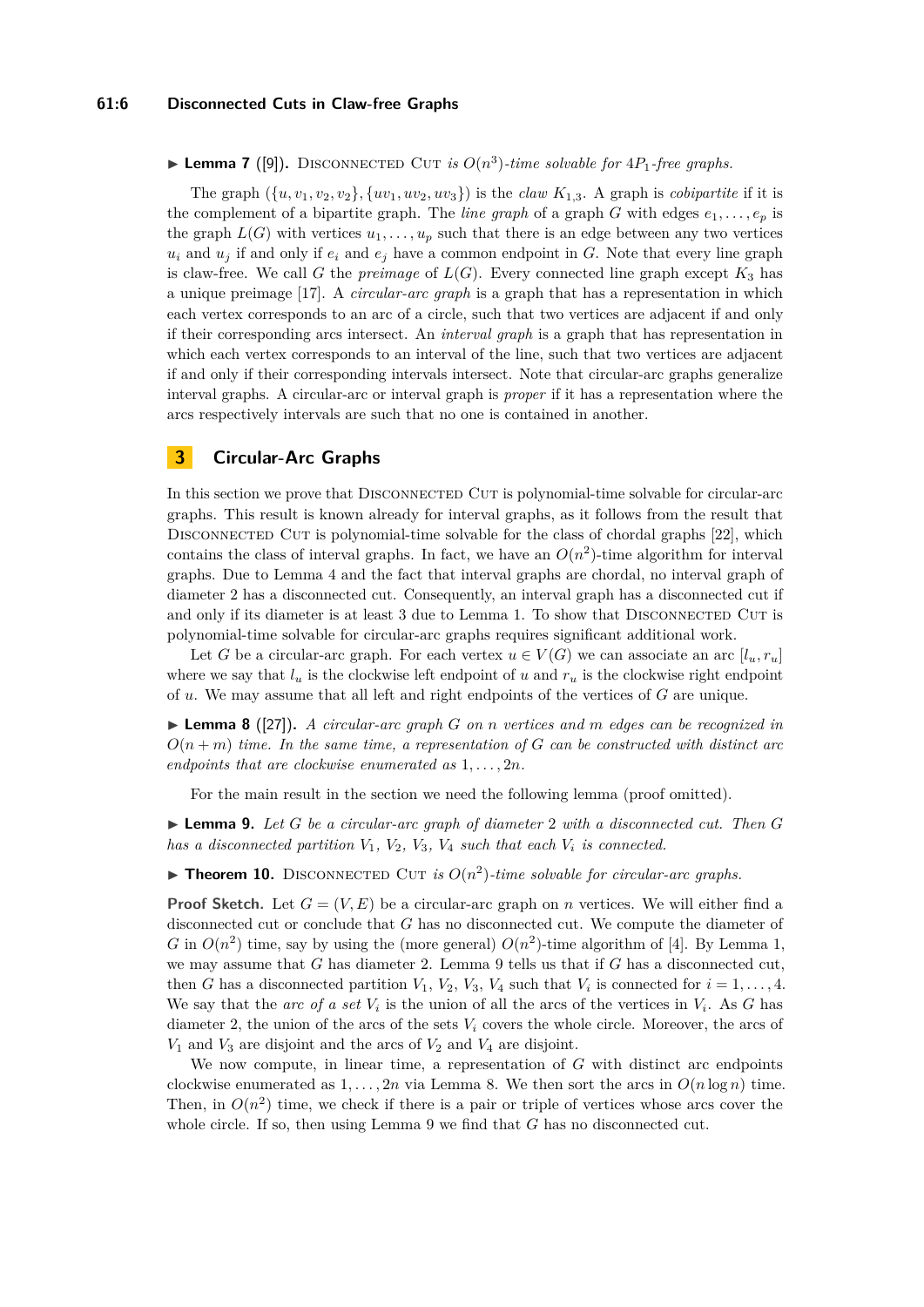Suppose *G* has no pair or triple of vertices whose arcs cover the whole circle. Then, in  $O(n)$  time, we find an induced cycle  $v_1, \ldots, v_k$  whose arcs cover the whole circle and such that  $k \in \{4, 5\}$ . If *G* has a disconnected partition  $V_1$ ,  $V_2$ ,  $V_3$ ,  $V_4$  such that each  $V_i$  is connected, then we have the following. If  $k = 4$ , then we may assume without loss of generality that  $v_i \in V_i$  for  $i = 1, \ldots, 4$ . If  $k = 5$ , then two vertices  $v_i, v_{i+1}$  belong to the same set  $V_h$ , whereas sets  $V_i$  with  $i \neq h$  each contain a single vertex from C. If  $k = 5$ , then we guess which two vertices  $v_i, v_{i+1}$  will be put in the same set, say  $v_1, v_5$ ; this does not influence the asymptotic running time.

Now we build up the sets  $V_i$  from scratch by putting in the vertices from  $V(G) \setminus \{v_1, \ldots, v_k\}$ . We maintain that each  $V_i$  induces a connected graph, and thus, the union of the arcs of the vertices in  $V_i$  indeed always form an arc. Observe also that no set  $V_h$  is contained in some other set  $V_i$ ; by our choice of vertices  $v_i$  we will always maintain this property. We say that a vertex *u intersects* a set *V<sup>i</sup>* if the arc of *u* intersects the arc of *V<sup>i</sup>* . Note that, since the arcs corresponding to  $\{v_1, \ldots, v_k\}$  cover the entire circle, so do the arcs of the sets  $V_i$  that we are constructing. If there is a vertex that intersects each of the sets  $V_i$  constructed so far, then there is no disconnected cut with each  $V_i$  connected. If  $k = 4$ , then G has no disconnected cut due to Lemma [9.](#page-5-0) If  $k = 5$ , then our guess of vertices  $v_1, v_5$  to belong to  $V_h$  may have been incorrect, and we need to put two other consecutive vertices of  $C$  in the same set  $V_h$ before concluding that *G* has no disconnected cut. Otherwise, we do the following until no longer possible. As no  $V_h$  is contained in some other  $V_h$ , any vertex *u* that intersects two sets  $V_i$  and  $V_{i+2}$  for some *i* (say,  $i \in \{1,2\}$  without loss of generality), also intersects  $V_{i+1}$  or  $V_{i+3}$  (where  $V_5 = V_1$ ). We put a vertex *u* that intersects two sets  $V_i$  and  $V_{i+2}$  for some *i* into set  $V_{i+1}$  if *u* intersects  $V_{i+1}$  as well; otherwise, *u* intersects  $V_{i+3}$  and we put *u* in  $V_{i+3}$ .

Let *T* be the set of vertices of *G* that we have not placed in some set  $V_i$  yet. We show that each vertex of *T* must intersect exactly two sets  $V_i$  and  $V_j$  such that, in addition,  $j = i + 1$ holds. Then we can model the remaining instance as an instance of 2-SATISFIABILITY and solve it in  $O(n^2)$ ) time.  $\blacksquare$ 

## **4 Line Graphs**

In this section we prove that DISCONNECTED CUT is polynomial-time solvable for line graphs. We start with the following lemma due to Ito et al. [\[22\]](#page-13-1).

<span id="page-6-1"></span> $\blacktriangleright$  **Lemma 11** ([\[22\]](#page-13-1)). Let *G* be a graph with diameter 2 whose line graph  $L(G)$  also has *diameter* 2*. Then G has a disconnected cut if and only if L*(*G*) *has a disconnected cut.*

For the main result in the section we need the following lemma (proof omitted).

<span id="page-6-0"></span> $\blacktriangleright$  **Lemma 12.** Let *G* be a graph that is neither a triangle nor a star. Then  $L(G)$  has *diameter* 2 *if and only if G is* 2*P*2*-free.*

<span id="page-6-2"></span>**Fheorem 13.** DISCONNECTED CUT *is*  $O(n^4)$ -time solvable on line graphs of *n*-vertex graphs.

**Proof.** Let *G* be a graph on *n* vertices and *m* edges. We first check in  $O(n)$  time if *G* is a triangle or star. If so, then  $L(G)$  is a complete graph and thus  $L(G)$  has no disconnected cut. From now on suppose that *G* is neither a triangle nor a star. By Lemma [12](#page-6-0) we find that  $L(G)$  has diameter 2 if and only if *G* is  $2P_2$ -free. Hence, we can check in  $O(n^4)$  time, via checking if *G* has an induced  $2P_2$  by brute force, if  $L(G)$  has diameter 2.

First assume that  $L(G)$  does not have diameter 2. As G is not a triangle or a star,  $L(G)$ has diameter at least 3. By Lemma [1](#page-4-1) we find that  $L(G)$  has a disconnected cut. Now assume that  $L(G)$  has diameter 2. We check in  $O(n^3)$  time if *G* has an edge *uv* such that every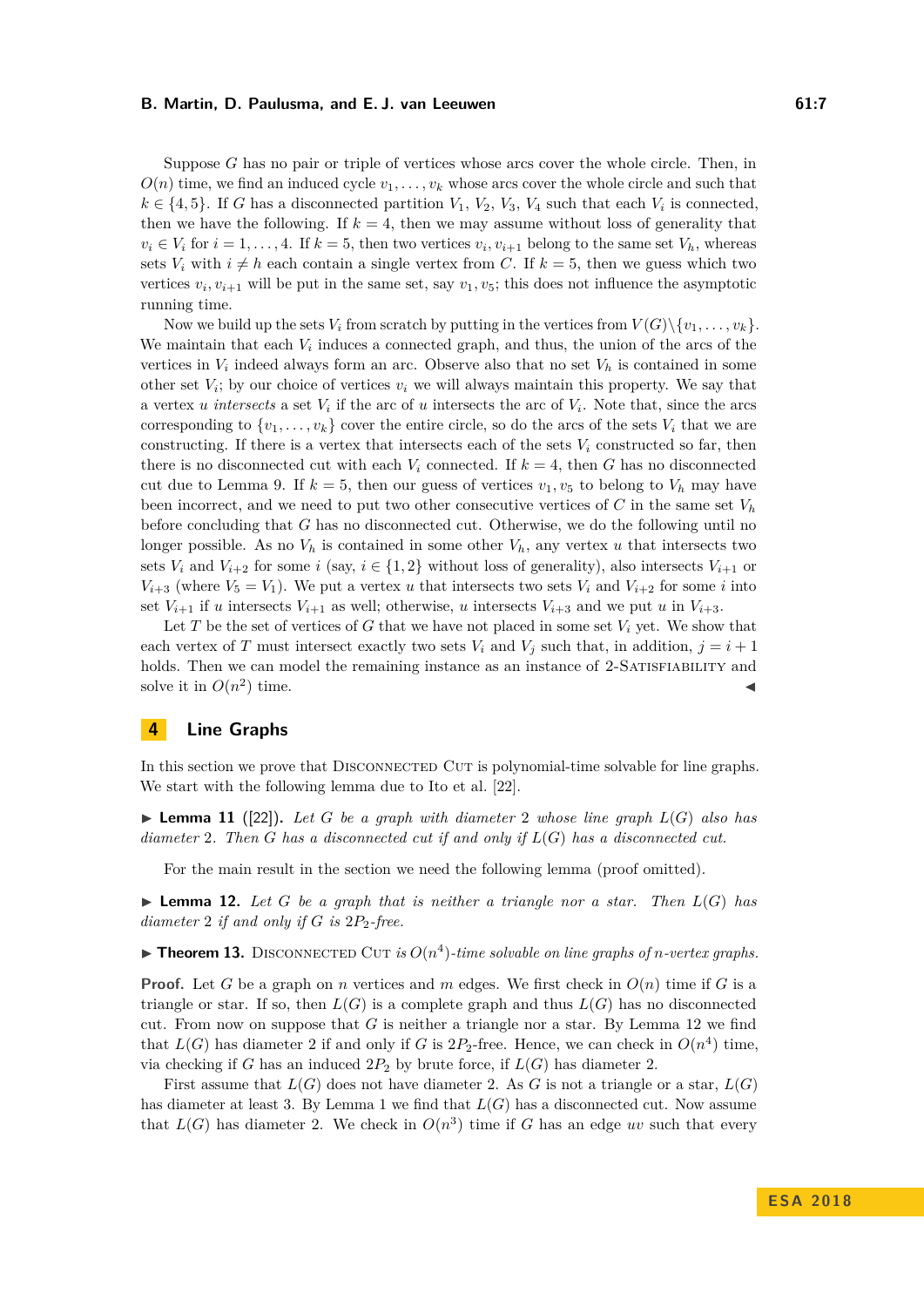## **61:8 Disconnected Cuts in Claw-free Graphs**

vertex of  $V(G) \setminus \{u, v\}$  is adjacent to at least one of *u, v*. If so, then *uv* is a dominating vertex of  $L(G)$ , and  $L(G)$  has no disconnected cut due to Lemma [2.](#page-4-2) If not, then  $L(G)$  has no dominating vertices, and we proceed as follows. First we check if *L*(*G*) has a vertex *uv* with a disconnected neighbourhood, or equivalently, if *G* contains an edge *uv* such that *u* and *v* have degree at least 2 and no common neighbours. This takes  $O(n^3)$  time. If  $L(G)$  has a vertex with a disconnected neighbourhood, then  $L(G)$  has a disconnected cut by Lemma [3.](#page-4-3) From now on assume that *L*(*G*) has no vertex with a disconnected neighbourhood. As *G* is neither a triangle nor a star, *G* is 2*P*2-free by Lemma [12.](#page-6-0) Hence, *G* has diameter at most 3. We can determine in  $O(n^3)$  time the diameter of *G* and consider each case separately.

## **Case 1.** *G* has diameter 1.

We claim that  $L(G)$  has no disconnected cut. For contradiction, assume that  $L(G)$  has a disconnected cut. Let  $V'_1$ ,  $V'_2$ ,  $V'_3$ ,  $V'_4$  be a disconnected partition of  $L(G)$ . By Lemma [4,](#page-4-0)  $L(G)$ contains a cycle *C'* with vertices  $u_i u_{i+1}$  for  $i = 1, \ldots, j$  (with  $u_{j+1} = u_1$ ) and  $j \in \{4, 5\}$ , such that  $V(C') \cap V'_i \neq \emptyset$  for  $i = 1, 2, 3, 4$ . Then we may assume without loss of generality that  $u_i u_{i+1} \in V_i'$  for  $i = 1, \ldots, 4$  and  $u_j u_{j+1} \in V_i'$ . As *G* has diameter 1,  $u_1 u_3$  is an edge of *G* and thus a vertex of  $L(G)$ . In  $L(G)$ ,  $u_1u_3$  is adjacent to every vertex in  $\{u_1u_2, u_2u_3, u_3u_4, u_iu_{i+1}\},\$ and thus to a vertex in  $V_i'$  for  $i = 1, \ldots, 4$ , a contradiction.

#### **Case 2.** *G* has diameter 2.

Then *G* has a disconnected cut if and only if  $L(G)$  has a disconnected cut due to Lemma [11.](#page-6-1) By Lemma [6](#page-4-4) it suffices to check if  $\overline{G}$  has a universal pair. This takes  $O(n^3)$  time.

#### **Case 3.** *G* has diameter 3.

We will prove that  $L(G)$  has no disconnected cut. As  $G$  has diameter 3,  $G$  does have a disconnected cut by Lemma [1.](#page-4-1) We need the following claim.

 $\triangleright$  **Claim.** Let  $V_1, V_2, V_3, V_4$  be a disconnected partition of G. Then every cycle C of G with  $4 \leq |V(C)| \leq 5$  *contains vertices of at most three distinct sets from*  $\{V_1, V_2, V_3, V_4\}.$ 

We prove the Claim as follows. For contradiction, assume that *G* has a cycle *C* with vertices *u*<sub>1</sub>*, . . . , u<sub>j</sub>* for *j* ∈ {4*,* 5}*,* such that *V*(*C*) ∩ *V<sub>i</sub>* ≠ Ø for *i* = 1*, . . .* , 4. We may assume without loss of generality that  $u_i \in V_i$  for  $i = 1, \ldots, 4$  and  $u_j \in V_4$ . As *G* is 2*P*<sub>2</sub>-free, we may assume without loss of generality that  $u_3$  is in a singleton connected component of  $G[V_3]$ . If  $j = 4$ , then we may also assume without loss of generality that  $u_2$  is in a singleton connected component of *G*[*V*<sub>2</sub>]. If  $j = 5$ , then  $u_2$  must be in a singleton connected component of  $G[V_2]$ due to the edge  $u_4u_5$ , which is contained in  $G[V_4]$ . This means that the sets  $N_G(u_2) \setminus \{u_3\}$ and  $N_G(u_3) \setminus \{u_2\}$  are disjoint. As  $u_1u_2$  and  $u_3u_4$  are edges of *G*, both  $N_G(u_2) \setminus \{u_3\}$  and  $N_G(u_3) \setminus \{u_2\}\}\$ are nonempty. Hence, the vertex  $u_2u_3$  has a disconnected neighbourhood in  $L(G)$ , a contradiction. This proves the Claim.

Now, for contradiction, assume that  $L(G)$  has a disconnected cut. Let  $V'_1$ ,  $V'_2$ ,  $V'_3$ ,  $V'_4$  be a disconnected partition of  $L(G)$ . By Lemma [4,](#page-4-0)  $L(G)$  contains a cycle  $C'$  with vertices  $u_i u_{i+1}$ for  $i = 1, ..., j$  (with  $u_{j+1} = u_1$ ) and  $j \in \{4, 5\}$ , such that  $V(C') \cap V'_i \neq \emptyset$  for  $i = 1, 2, 3, 4$ . Assume without loss of generality that  $u_i u_{i+1} \in V'_i$  for  $i = 1, ..., 4$  and  $u_j u_{j+1} \in V'_4$ .

We define the following partition  $V_1$ ,  $V_2$ ,  $V_3$ ,  $V_4$  of  $V(G)$ . Let  $u \in V(G)$ . If  $u$  is incident to only edges from one set  $V_i'$ , then we put *u* in  $V_i$ . Suppose *u* is incident to edges from more than one set  $V'_i$ . As  $V'_1$ ,  $V'_2$ ,  $V'_3$ ,  $V'_4$  is a disconnected partition of  $L(G)$ , we find that *u* is incident to edges from  $V_i'$  and  $V_{i+1}'$  for some  $1 \leq i \leq 4$  (where  $V_5 = V_1$ ) and to no other sets  $V'_j$ . In that case we put *u* into  $V_{i+1}$ .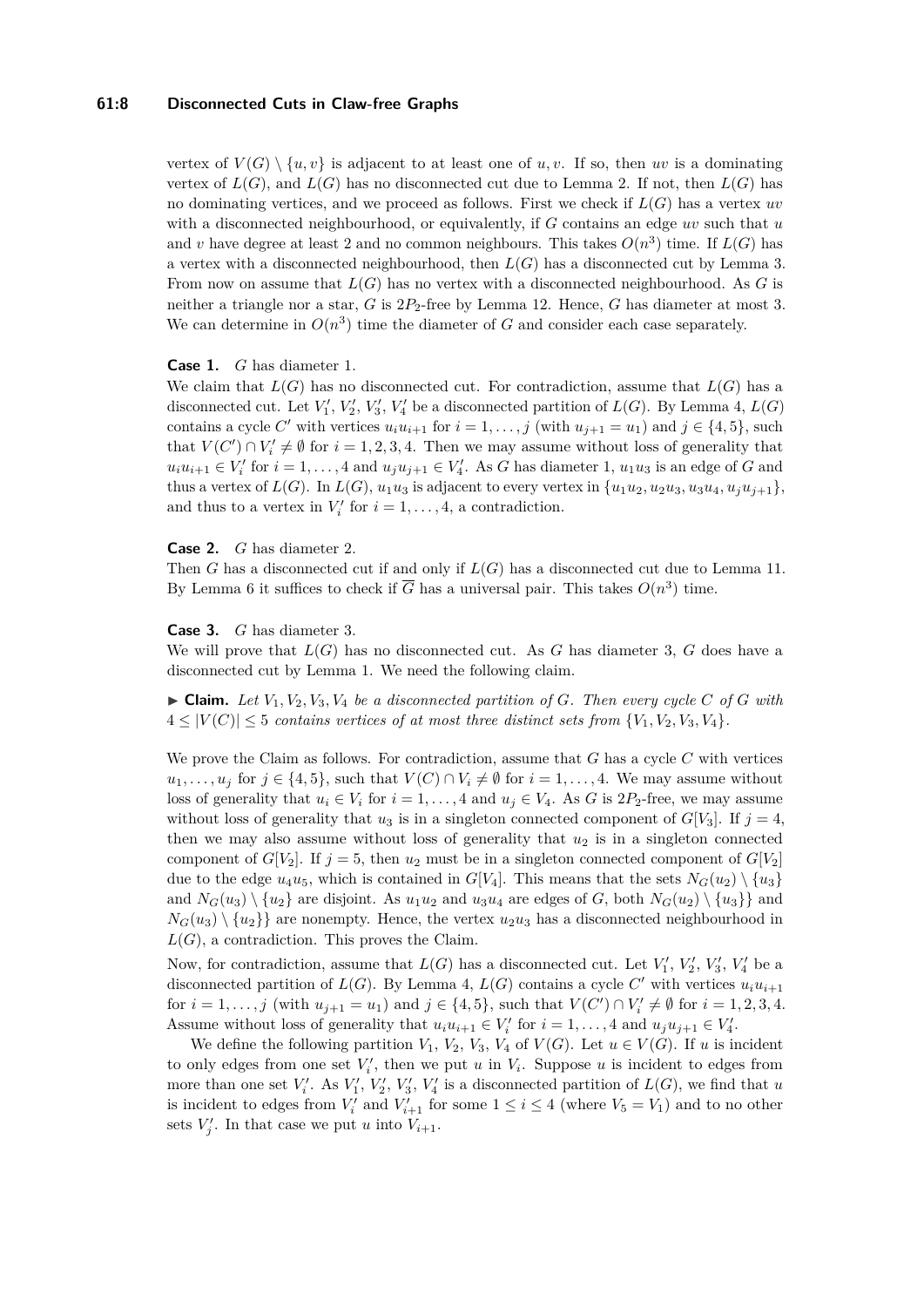We now prove that  $V_1$  is anticomplete to  $V_3$ . For contradiction, assume that  $V_1$  contains a vertex *u* and  $V_3$  contains a vertex *v* such that  $uv \in E(G)$ . As  $u \in V_1$ , we find that *u* is incident to edges only in  $V'_4$  and  $V'_1$ . Hence,  $uv \in V'_1 \cup V'_4$ . As  $v \in V_3$ , we find that *v* is incident to edges only in  $V_2'$  and  $V_3'$ . This implies that  $uv \in V_2' \cup V_3'$ , a contradiction. By the same argument we can show that  $V_2$  is anticomplete to  $V_4$ . Let C be the cycle with vertices  $u_1, \ldots, u_j$  in *G*. Then  $V(C) \cap V_i \neq \emptyset$ , and thus  $V_i \neq \emptyset$ , for  $i = 1, \ldots, 4$ . Hence,  $V_1, V_2, V_3$ , *V*<sub>4</sub> is a disconnected partition of *G*, and *C* is a cycle in *G* with  $V(C) \cap V_i \neq \emptyset$  for every *i*. This is not possible due to the Claim. We conclude that *L*(*G*) has no disconnected cut.

The correctness of our algorithm follows from the above. If *G* has diameter 1 (Case 1) or diameter 3 (Case 3), no additional running time is required, as *L*(*G*) has no disconnected cut in both these cases. Hence, only executing Case 2 takes additional time, namely time  $O(n^3)$ . Hence, the total running time of our algorithm is  $O(n^4)$  $\blacksquare$ ).

## **5 Claw-Free Graphs**

In this section, we prove that DISCONNECTED CUT is polynomial-time solvable on claw-free graphs. The proof consists of two parts. In Section [5.1](#page-8-0) we show how to get rid of certain cobipartite structures in the graph, called W-joins. We remark that DISCONNECTED CUT can be solved in polynomial time on cobipartite graphs [\[15\]](#page-12-0). Although this is a necessary condition for Disconnected Cut to be solvable in polynomial time on claw-free graphs, the algorithm for cobipartite graphs is not sufficient to deal with W-joins. In Section [5.2](#page-10-0) we present our new decomposition theorem for claw-free graphs of diameter 2 and combine this theorem with the results from the previous sections and Section [5.1](#page-8-0) to show our main result.

## <span id="page-8-0"></span>**5.1 Cobipartite Structures versus Disconnected Cuts**

A pair  $(A, B)$  of disjoint non-empty sets of vertices is a *W-join* in graph *G* if  $|A| + |B| > 2$ . *A* and *B* are cliques, *A* is neither complete nor anticomplete to *B*, and every vertex of  $V(G) \setminus (A \cup B)$  is either complete or anticomplete to *A* and either complete or anticomplete to *B*. A W-join is a *proper W-join* if each vertex in *A* is neither complete nor anticomplete to *B* and each vertex in *B* is neither complete nor anticomplete to *A*. Observe that for a proper W-join  $(A, B)$ , it must hold that  $|A|, |B| \geq 2$ . For any W-join  $(A, B)$ , it holds that  $G[A \cup B]$  is a cobipartite induced subgraph in *G*.

We assume that an input graph *G* of DISCONNECTED CUT has diameter 2 and that *G* has distinct neighbourhoods, by Lemmas [1](#page-4-1) and [5](#page-4-5) respectively. We show how to use these assumptions to remove all W-joins in a claw-free graph and obtain an equivalent instance of DISCONNECTED CUT. As a first step, we show that we can focus on proper W-joins.

<span id="page-8-2"></span> $\blacktriangleright$  **Lemma 14** (proof omitted). Let G be a graph with distinct neighbourhoods. If G admits a *W-join* (*A, B*)*, then* (*A, B*) *is a proper W-join.*

A W-join  $(A, B)$  is *partitionable* if there are partitions of A into non-empty sets  $A', A''$  and of *B* into non-empty sets  $B', B''$  such that  $A'$  is anticomplete to  $B''$  and  $B'$  is anticomplete to  $A''$ . A proper W-join  $(A, B)$  is *shatterable* if it is partitionable with sets  $A', A'', B', B''$ and one of  $(A', B'), (A'', B'')$  is also a proper W-join; we say it is *unshatterable* otherwise.

<span id="page-8-1"></span> $\blacktriangleright$  **Lemma 15** (proof omitted). Let G be a graph with distinct neighbourhoods and let  $(A, B)$ *be a proper W-join in G. If*  $(A, B)$  *is partitionable and unshatterable, then*  $G[A \cup B]$  *is isomorphic to C*4*.*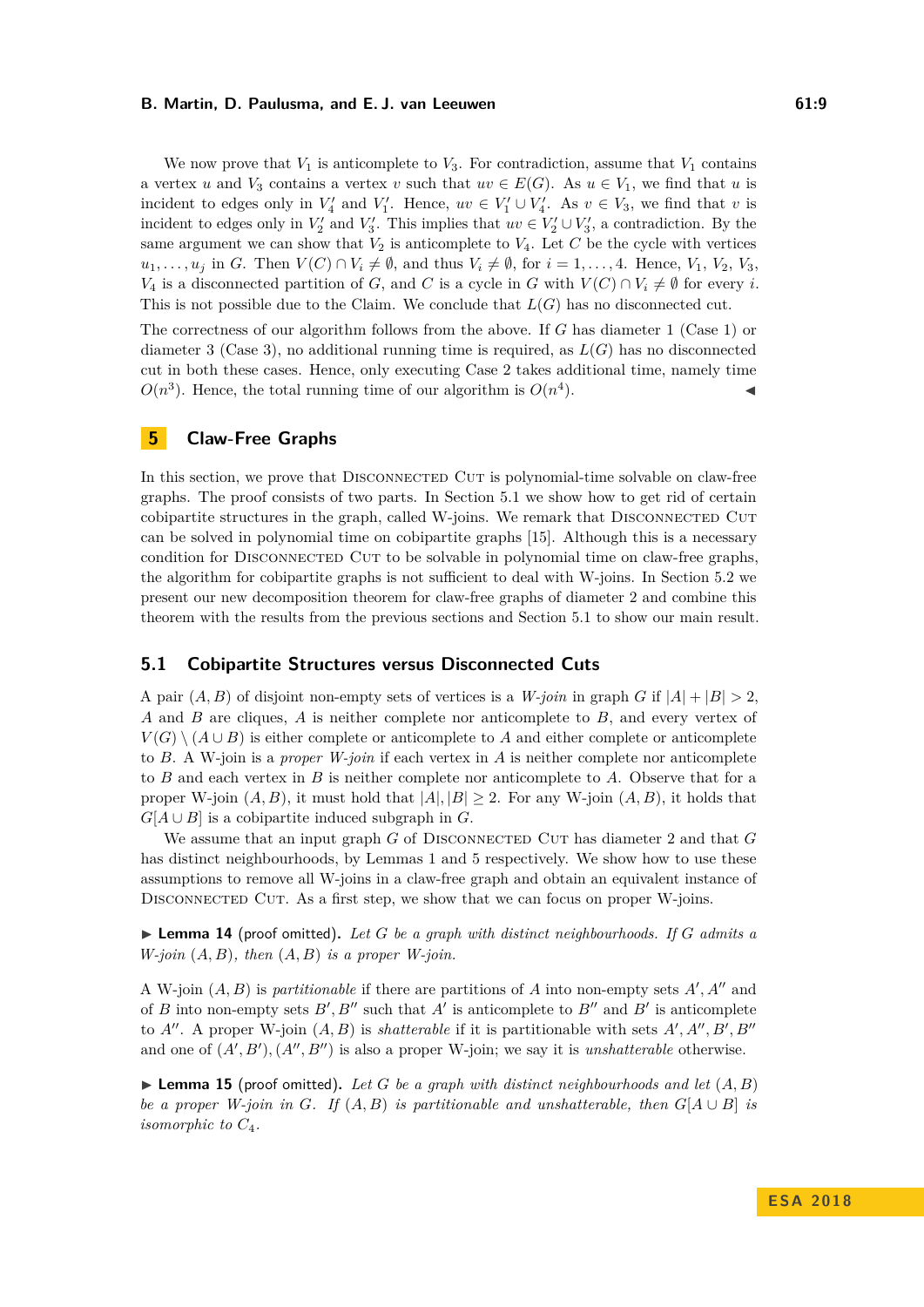<span id="page-9-0"></span> $\blacktriangleright$  **Lemma 16** (proof omitted). Let G be a claw-free graph that is not cobipartite, has distinct *neighbourhoods, and has diameter* 2*. Let* (*A, B*) *be a proper W-join in G that is unshatterable.* If *G* admits a disconnected cut, then there exists a disconnected partition  $V_1, V_2, V_3, V_4$  of *G such that*  $V_i \cap (A \cup B) = \emptyset$  *for some*  $i \in \{1, 2, 3, 4\}.$ 

Let  $(A, B)$  be a proper W-join of a graph *G*. For any two adjacent vertices  $a \in A$  and  $b \in B$ , let  $G_{ab}$  be the graph obtained from *G* by removing  $A \setminus \{a\}$  and  $B \setminus \{b\}$ . Observe that the graph  $G_{ab}$  is the same regardless of the choice of  $a, b$ .

<span id="page-9-1"></span> $\blacktriangleright$  **Lemma 17.** Let *G* be a claw-free graph that is not cobipartite, has distinct neighbourhoods, *and has diameter* 2*. Let* (*A, B*) *be a proper W-join of G that is unshatterable. Then G admits a disconnected cut if and only if Gab admits a disconnected cut for any two adjacent vertices*  $a \in A$  *and*  $b \in B$ *.* 

**Proof.** First suppose that  $G_{ab}$  admits a disconnected partition  $V_1, V_2, V_3, V_4$  for any two vertices *a*, *b*. Let  $a \in V_i$  and  $b \in V_j$  for  $i, j \in \{1, 2, 3, 4\}$ . Then the sets  $V'_1, V'_2, V'_3, V'_4$  obtained from  $V_1, V_2, V_3, V_4$  by adding A to  $V_i$  and B to  $V_j$  is a disconnected partition of G.

Now suppose that *G* admits a disconnected cut. Let  $V_1, V_2, V_3, V_4$  be a disconnected partition of *G*. By Lemma [16,](#page-9-0) we may assume without loss of generality that  $V_4 \cap (A \cup B) = \emptyset$ . Note that *A* is a clique in *G* and *V*<sub>1</sub> is anticomplete to *V*<sub>3</sub>, and thus  $A \subseteq V_1 \cup V_2$  or  $A \subseteq V_2 \cup V_3$ . We assume the former without loss of generality. Among all such disconnected partitions, we will assume that  $V_1, V_2, V_3, V_4$  was chosen to minimize  $|A \cap V_1|$ .

We consider several cases. In each of these cases we find two vertices *a, b* for which we can construct a disconnected partition of *Gab*. Note that this suffices to prove the statement, as the graph  $G_{ab}$  is the same regardless of the choice of  $a, b$ .

First assume that  $A \subseteq V_1$ . Since no vertex of *B* is anticomplete to *A* by the definition of a proper W-join and *V*<sub>1</sub> is anticomplete to *V*<sub>3</sub>, it follows that  $B \subseteq V_1 \cup V_2$ . Now if  $B \subseteq V_1$ , then let  $a \in A$  and  $b \in B$  be arbitrary adjacent vertices (these exist by the definition of a W-join) and  $V_1 \setminus ((A \setminus \{a\}) \cup (B \setminus \{b\})), V_2, V_3, V_4$  is a disconnected partition of  $G_{ab}$ . Otherwise, let  $b \in B \cap V_2$  and let *a* be an arbitrary vertex of *A* that is adjacent to *b* (which exists by the definition of a proper W-join). Then  $V_1 \setminus ((A \setminus \{a\}) \cup B), V_2 \setminus (B \setminus \{b\}), V_3, V_4$  is a disconnected partition of *Gab*.

Now assume that  $A \subseteq V_2$ . Note that  $B \subseteq V_1 \cup V_2 \cup V_3$ . Since *B* is a clique and  $V_1$ is anticomplete to  $V_3$ , it follows that  $B \subseteq V_1 \cup V_2$  or  $B \subseteq V_2 \cup V_3$ . First, assume that  $B \subseteq V_2$ . Let  $a \in A$  and  $b \in B$  be arbitrary adjacent vertices; note that  $a, b \in V_2$ . Then *V*<sub>1</sub>*, V*<sub>2</sub>  $\setminus$  ((*A*  $\setminus$  {*a*}) ∪ (*B*  $\setminus$  {*b*})*, V*<sub>3</sub>*, V*<sub>4</sub> is a disconnected partition of *G<sub>ab</sub>*. So we may assume that  $B \nsubseteq V_2$ . Then  $B \cap V_1 \neq \emptyset$  or  $B \cap V_3 \neq \emptyset$ . Without loss of generality, we assume it is the former. Let  $b \in B \cap V_1$  and let  $a \in A$  be any neighbour of *b*. Note that  $a \in V_2$ . Then *V*<sub>1</sub> \ (*B* \ {*b*})*, V*<sub>2</sub> \ ((*A* \ {*a*}) ∪ *B*)*, V*<sub>3</sub>*, V*<sub>4</sub> is a disconnected partition of *G*<sub>*ab*</sub>.

It remains to consider the case where  $A \cap V_1 \neq \emptyset$  and  $A \cap V_2 \neq \emptyset$ . Let  $P = N(A) \setminus N[B]$ ,  $Q = N(B) \setminus N[A], M = N[A \cup B] \setminus (P \cup Q),$  and  $R = V(G) \setminus (P \cup Q \cup M)$ . Note that *P* is complete to *A* and anticomplete to *B*, whereas *Q* is complete to *B* and anticomplete to *A*. Moreover, *M* is complete to  $A \cup B$ , whereas *R* is anticomplete to  $A \cup B$ . Then, by the assumptions of the case, we have that  $P \subseteq V_1 \cup V_2$ . Note that  $B \subseteq V_1 \cup V_2 \cup V_3$ . Since *B* is a clique and *V*<sub>1</sub> is anticomplete to *V*<sub>3</sub>, it follows that  $B \subseteq V_1 \cup V_2$  or  $B \subseteq V_2 \cup V_3$ . Moreover, as  $A \cap V_1 \neq \emptyset$ , it follows from the definition of a proper W-join that  $B \nsubseteq V_3$ . We now prove that  $B \subseteq V_1 \cup V_2$ .

For contradiction, assume that  $B \cap V_3 \neq \emptyset$  and thus  $B \cap V_2 \neq \emptyset$ . As M is complete to *A* and *B* and  $A \cup B$  has a nonempty intersection with each of  $V_1, V_2, V_3$ , it follows from the definition of a disconnected partition that  $M \subseteq V_2$ . Similarly, we derive that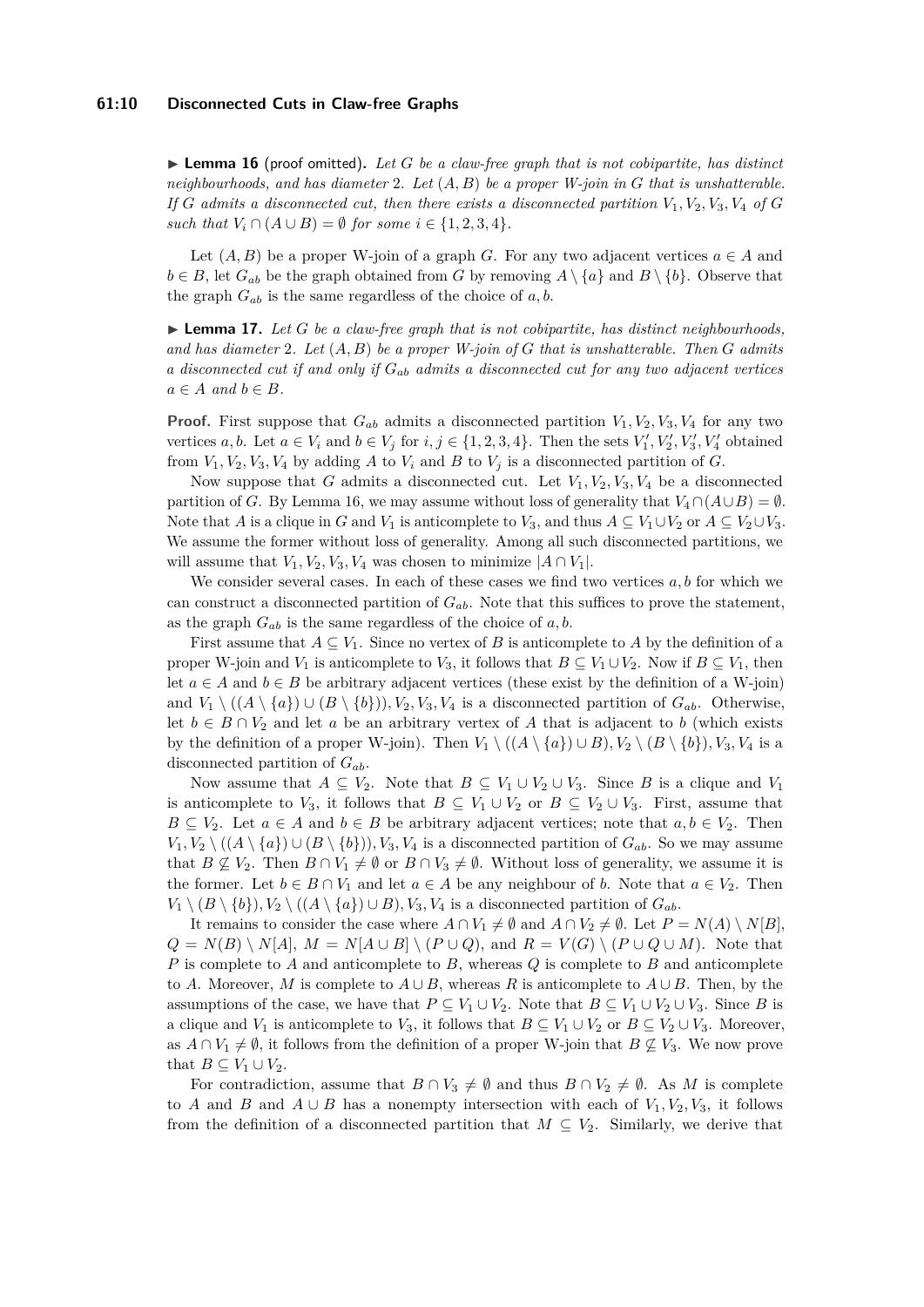*Q* ⊆ *V*<sub>2</sub> ∪ *V*<sub>3</sub>; recall also that *P* ⊆ *V*<sub>1</sub> ∪ *V*<sub>2</sub>. Suppose *V*<sub>1</sub> \ *A* ≠ Ø. Then *V*<sub>1</sub> \ *A, V*<sub>2</sub> ∪ *A, V*<sub>3</sub>, *V*<sub>4</sub> is also a disconnected partition of *G*, contradicting our choice of the disconnected partition  $V_1, V_2, V_3, V_4$ . Hence,  $V_1 \setminus A = \emptyset$  and thus,  $V_1 \subseteq A$ . Then  $P \subseteq V_2$ . By the definition of a W-join, any path of length 2 from a vertex in *R* to a vertex in *A* must intersect *P* or *M*. As  $M \cup P \subseteq V_2$  and  $V_4$  is anticomplete to  $V_2$ , we obtain  $R \cap V_4 = \emptyset$ . Since  $A \cup B \cup P \cup M \cup Q \cup R = V(G)$  and none of  $A, B, P, M, Q, R$  intersects  $V_4$ , it follows that  $V_4 = \emptyset$ , a contradiction.

We may thus assume that  $B \subseteq V_1 \cup V_2$ . First, assume that there exist adjacent vertices *a* ∈ *A* and *b* ∈ *B* such that  $|V_1 \cap \{a, b\}| = 1$  (and thus  $|V_2 \cap \{a, b\}| = 1$ ). Then  $V_1 \setminus ((A \cup$  $B \setminus \{a, b\}, V_2 \setminus ((A \cup B) \setminus \{a, b\})$  is a disconnected partition of  $G_{ab}$ . Hence, we may assume that no such two vertices exist. It follows that neither  $B \subseteq V_1$  nor  $B \subseteq V_2$ ; otherwise, such a and *b* would exist by the definition of a proper W-join. Then we may conclude that  $(A, B)$ is partitionable with sets  $A \cap V_1, A \cap V_2, B \cap V_1, B \cap V_2$ . Since  $(A, B)$  is unshatterable, it follows from Lemma [15](#page-8-1) that  $G[A \cup B]$  is isomorphic to  $C_4$ . Hence,  $|A| = |B| = 2$  and  $V_1, V_2$ each contain exactly one vertex of *A* and exactly one vertex of *B*. Since *G* is not cobipartite and *G* is connected (as *G* has diameter 2), it follows that one of *P, M, Q* is non-empty. However, each vertex in  $P \cup M \cup Q$  is adjacent to a vertex of  $V_1$  and a vertex of  $V_2$ . Hence, *P* ∪ *M* ∪  $Q \subseteq V_1 \cup V_2$ . Without loss of generality,  $(P \cup M \cup Q) \cap V_1 \neq \emptyset$ . Let *a* be the single vertex of  $A \cap V_2$  and let *b* be the single vertex of  $B \cap V_2$ . Then  $V_1 \setminus (A \cup B), V_2, V_3, V_4$  is a disconnected partition of  $G_{ab}$ . The lemma follows.

In Section [5.2](#page-10-0) we will show that by iterating the above lemma, we can remove all Wjoins from an input claw-free graph of diameter 2. However, to this end, it is crucial to have a polynomial-time algorithm that actually finds an unshatterable proper W-join (if it exists). Our algorithm for this problem relies on the  $O(n^2m)$ -time algorithm by King and Reed [\[25\]](#page-13-13) to find a proper W-join (*A, B*). We test in linear time whether the proper W-join is partitionable by considering the graph *H* obtained from  $G[A \cup B]$  by removing all edges with both endpoints in *A* or in *B*. We argue that we can recurse on a smaller proper W-join if *H* has two or more connected components, and that  $(A, B)$  is unshatterable otherwise.

<span id="page-10-1"></span> $\blacktriangleright$  **Lemma 18** (proof omitted). Let G be a graph with distinct neighbourhoods. Then in *O*(*n* <sup>2</sup>*m*) *time, we can find an unshatterable proper W-join in G, or report that G has no proper W-join.*

## <span id="page-10-0"></span>**5.2 Structure of Claw-Free Graphs and Solving Disconnected Cut**

Before our main result we first show a decomposition of claw-free graphs of diameter 2.

<span id="page-10-2"></span>▶ **Theorem 19.** *Every claw-free graph G* of diameter 2 *with distinct neighbourhoods, no W*-joins,  $\alpha(G) > 3$ , and  $|V(G)| > 13$  *is a proper circular-arc graph or a line graph.* 

**Proof Sketch.** One of the algorithmic structure theorems for claw-free graphs by Hermelin et al. [\[19,](#page-13-7) Theorem 6.8] (see also [\[20\]](#page-13-8)) essentially shows that a claw-free graph that satisfies the assumptions of the theorem is almost a line graph, but certain vertices of this line graph are replaced with large structures called stripes. A stripe is basically an induced subgraph of the graph with one or two specially marked 'ends'. These ends are cliques, contain the only vertices that are incident with edges that connect the stripe with the rest of the graph, and for each end its neighbourhood outside the stripe is a clique. Using the fact that the diameter is 2, we argue that if a stripe contains a vertex *x* that is not in an end of the stripe, then every vertex of *G* must be in the stripe or in the neighbourhood of its ends. This enables us to prove the main claim in the theorem, which is that the stripe is essentially the whole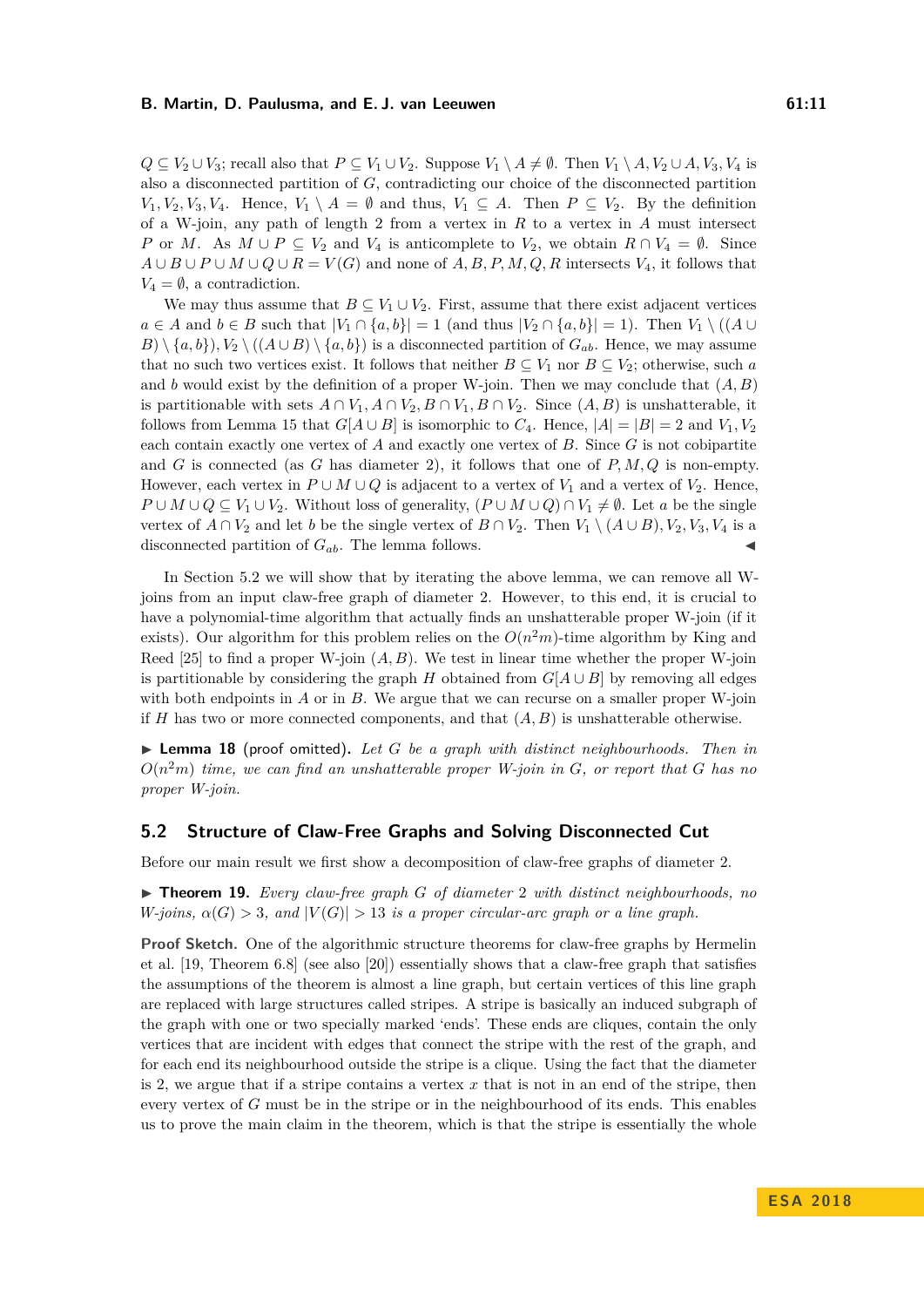## **61:12 Disconnected Cuts in Claw-free Graphs**

graph if it has such a vertex *x*. After proving the claim, it suffices to consider the different cases in the structural theorem and prove that, by using the claim and the assumptions of the theorem, *G* must be a proper circular-arc graph or a line graph.

## **Theorem 20.** DISCONNECTED CUT *is*  $O(n^3m)$ -time solvable for claw-free graphs.

**Proof.** Let *G* be a connected claw-free graph on *n* vertices and *m* edges. We will either find a disconnected cut or conclude that *G* has no disconnected cut. Assume  $n \geq 14$ . We compute the diameter of *G* in  $O(n^2)$  time. By Lemma [1,](#page-4-1) *G* has no disconnected cut if its diameter is 1 and has a disconnected cut if its diameter is at least 3. Assume the diameter of *G* is 2. We check if  $\alpha(G) \leq 3$  in  $O(n(m+n \log n))$  time [\[11\]](#page-12-8). If so, then we decide if *G* has a disconnected cut in  $O(n^3)$  time by Lemma [7.](#page-5-2) Assume  $\alpha(G) > 3$ . Hence, *G* is not cobipartite.

Next, we check whether *G* contains a vertex *u* for which there exists a vertex *v* such that  $N(u) \setminus \{v\} \subseteq N(v) \setminus \{u\}$ . This takes  $O(n^3)$  time. If so, then we remove *u* from *G* (and restart the algorithm with the resulting graph, which is still connected and claw-free). This is correct by Lemma [5.](#page-4-5) Hence, we may assume that *G* has distinct neighbourhoods.

Then, we get rid of all W-joins in *G*. Since *G* has distinct neighbourhoods, it follows from Lemma [14](#page-8-2) that every W-join in *G* is a proper W-join. Using Lemma [18,](#page-10-1) in  $O(n^2m)$  time, we can find an unshatterable W-join in *G* or correctly decide that *G* does not admit a proper W-join (and thus no W-join). In the former case, we apply Lemma [17](#page-9-1) to the unshatterable proper W-join  $(A, B)$  that is found. This takes linear time. We then restart the algorithm on the graph  $G_{ab}$  found by Lemma [17](#page-9-1) (note that  $G_{ab}$  is still connected and claw-free). Since  $|A| + |B| \geq 3$ ,  $|V(G_{ab})| < |V(G)|$  and thus we can recurse at most *n* times. Hence, we may assume that *G* admits no W-joins.

Next, we check if *G* is a circular-arc graph in linear time by Lemma [8.](#page-5-1) If so, then we apply Theorem [10](#page-5-3) to decide if *G* has a disconnected cut in  $O(n^2)$  time. Hence, we may assume that *G* is not (proper) circular-arc. By Theorem [19](#page-10-2) this means that *G* is a line graph. Hence, we apply Theorem [13](#page-6-2) to decide whether *G* admits a disconnected cut in  $O(n^4)$  time. This finishes the description of the algorithm. The running time is clearly  $O(n^3m)$ .

Recall from [\[15,](#page-12-0) [22\]](#page-13-1) that  $C_4$ -CONTRACTIBILITY and  $C_4$ -COMPACTION are equivalent to DISCONNECTED CUT on graphs of diameter 2. We combine these claims with Theorem [19.](#page-10-2)

<span id="page-11-0"></span> $\triangleright$  **Corollary 21.**  $C_4$ -CONTRACTIBILITY and  $C_4$ -COMPACTION are  $O(n^3m)$ -time solvable for *claw-free graphs of diameter* 2*.*

## **6 Open Problems**

In light of Corollary [21](#page-11-0) we ask about the complexities of  $C_4$ -CONTRACTIBILITY and  $C_4$ -Compaction for claw-free graphs of diameter at least 3. We note that the NP-complete problem  $P_4$ -CONTRACTIBILITY [\[3\]](#page-12-5) is polynomial-time solvable for claw-free graphs [\[14\]](#page-12-6).

It is not known if there exists a graph *H* for which *H*-Compaction and Surjective *H*-COLOURING have a different complexity. If we impose restrictions on the input graph, such a graph  $H$  is known:  $C_4$ -COMPACTION is NP-complete for graphs of diameter 3 [\[29\]](#page-13-11), whereas SURJECTIVE  $C_4$ -COLOURING (being equivalent to DISCONNECTED CUT) is trivial on this graph class. In contrast to claw-free graphs, graphs of diameter 3 do not form a hereditary graph class, that is, they are not closed under vertex deletion. This leads to the natural question if there exist a hereditary graph class  $\mathcal G$  and a graph  $H$ , such that  $H$ -COMPACTION and SURJECTIVE  $H$ -COLOURING have different complexity when restricted to  $\mathcal G$ . Should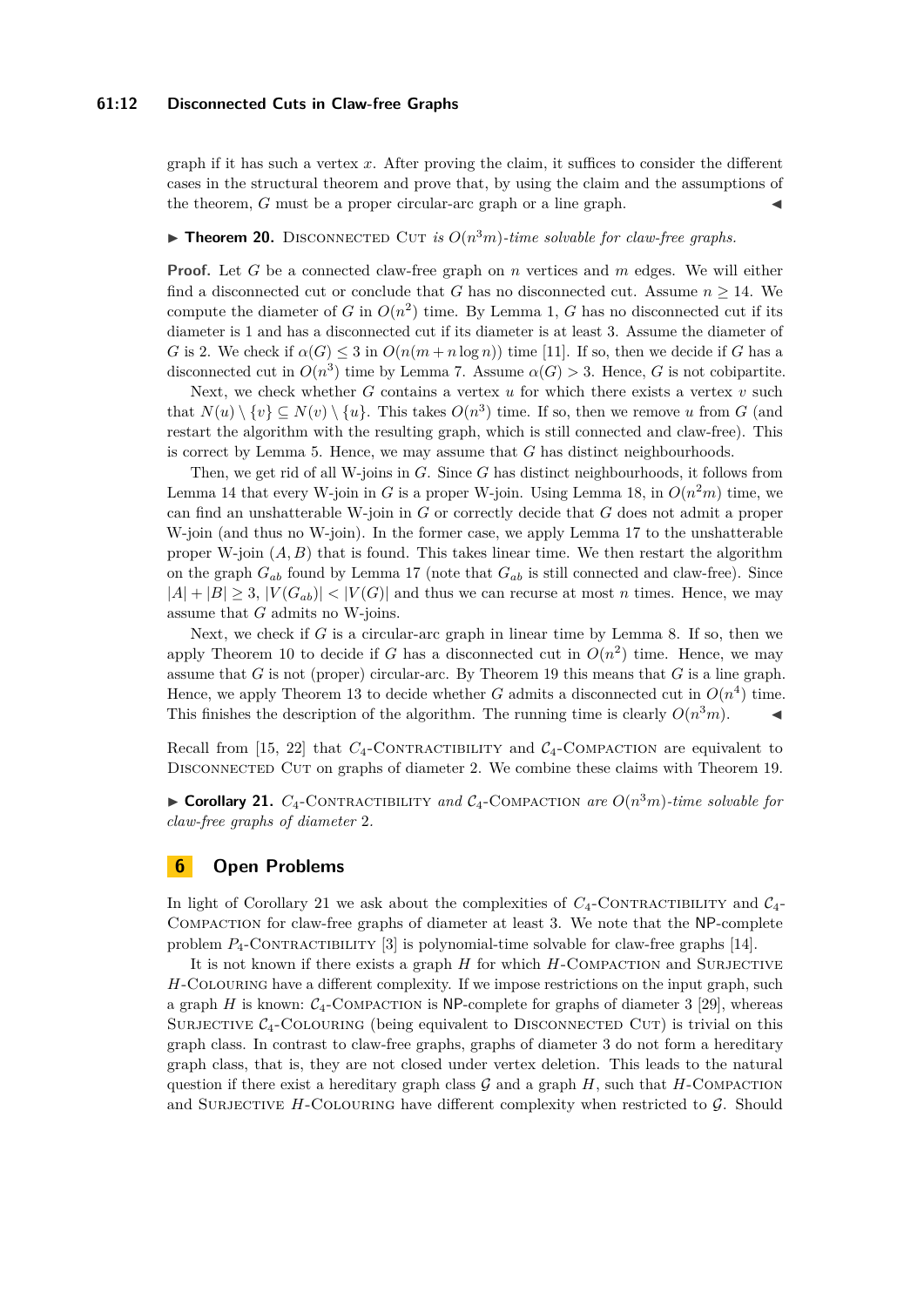$C_4$ -Compaction turn out to be NP-complete for claw-free graphs, then due Theorem [19](#page-10-2) and the equivalency between DISCONNECTED CUT and SURJECTIVE *H*-COLOURING we can take the class of claw-free graphs as  $\mathcal G$  and the graph  $\mathcal C_4$  as  $H$  to find such a pair  $(\mathcal G, H)$ .

We also ask what the complexity of DISCONNECTED CUT is for  $K_4$ -free graphs; as shown in the full version of our paper, the  $K_4$  is the only 4-vertex graph  $H$  for which this is still open.

#### **References**

- <span id="page-12-13"></span>**1** Manuel Bodirsky, Jan Kára, and Barnaby Martin. The complexity of surjective homomorphism problems - a survey. *Discrete Applied Mathematics*, 160(12):1680–1690, 2012.
- <span id="page-12-9"></span>**2** Flavia Bonomo, Gianpaolo Oriolo, and Claudia Snels. Minimum weighted clique cover on strip-composed perfect graphs. In *Proc. WG 2012*, volume 7551 of *Lecture Notes in Computer Science*, pages 22–33, 2012.
- <span id="page-12-5"></span>**3** Andries E. Brouwer and Henk Jan Veldman. Contractibility and NP-completeness. *Journal of Graph Theory*, 11(1):71–79, 1987.
- <span id="page-12-16"></span>**4** Danny Z. Chen, D. T. Lee, R. Sridhar, and Chandra N. Sekharan. Solving the all-pair shortest path query problem on interval and circular-arc graphs. *Networks*, 31(4):249–258, 1998.
- <span id="page-12-7"></span>**5** Maria Chudnovsky and Paul D. Seymour. *The structure of claw-free graphs*, volume 327 of *London Mathematical Society Lecture Note Series*, pages 153–171. Cambridge University Press, 2005.
- <span id="page-12-2"></span>**6** Kathryn Cook, Simone Dantas, Elaine M. Eschen, Luérbio Faria, Celina M. H. de Figueiredo, and Sulamita Klein. 2*K*<sup>2</sup> vertex-set partition into nonempty parts. *Discrete Mathematics*, 310(6-7):1259–1264, 2010.
- <span id="page-12-11"></span>**7** Marek Cygan, Marcin Pilipczuk, Michał Pilipczuk, and Jakub Onufry Wojtaszczyk. A polynomial algorithm for 3-compatible coloring and the stubborn list partition problem (the stubborn problem is stubborn no more). *SIAM Journal on Computing*, 41(4):815–828, 2012.
- <span id="page-12-1"></span>**8** Simone Dantas, Celina M. H. de Figueiredo, Sylvain Gravier, and Sulamita Klein. Finding *H*-partitions efficiently. *RAIRO - Theoretical Informatics and Applications*, 39(1):133–144, 2005.
- <span id="page-12-3"></span>**9** Simone Dantas, Frédéric Maffray, and Ana Silva. 2 $K_2$ -partition of some classes of graphs. *Discrete Applied Mathematics*, 160(18):2662–2668, 2012.
- <span id="page-12-4"></span>**10** Celina M. H. de Figueiredo. The P versus NP-complete dichotomy of some challenging problems in graph theory. *Discrete Applied Mathematics*, 160(18):2681–2693, 2012.
- <span id="page-12-8"></span>**11** Yuri Faenza, Gianpaolo Oriolo, and Gautier Stauffer. Solving the weighted stable set problem in claw-free graphs via decomposition. *Journal of the ACM*, 61(4):20:1–20:41, 2014.
- <span id="page-12-12"></span>**12** Tomás Feder and Pavol Hell. List homomorphisms to reflexive graphs. *Journal of Combinatorial Theory, Series B*, 72(2):236–250, 1998.
- <span id="page-12-10"></span>**13** Tomás Feder, Pavol Hell, Sulamita Klein, and Rajeev Motwani. List partitions. *SIAM Journal on Discrete Mathematics*, 16(3):449–478, 2003.
- <span id="page-12-6"></span>**14** Jirí Fiala, Marcin Kaminski, and Daniël Paulusma. A note on contracting claw-free graphs. *Discrete Mathematics & Theoretical Computer Science*, 15(2):223–232, 2013.
- <span id="page-12-0"></span>**15** Herbert Fleischner, Egbert Mujuni, Daniël Paulusma, and Stefan Szeider. Covering graphs with few complete bipartite subgraphs. *Theoretical Computer Science*, 410(21-23):2045– 2053, 2009.
- <span id="page-12-14"></span>**16** Petr A. Golovach, Matthew Johnson, Barnaby Martin, Daniël Paulusma, and Anthony Stewart. Surjective *H*-colouring: New hardness results. *Computability*, to appear.
- <span id="page-12-15"></span>**17** Frank Harary. *Graph Theory*. Reading MA, 1969.